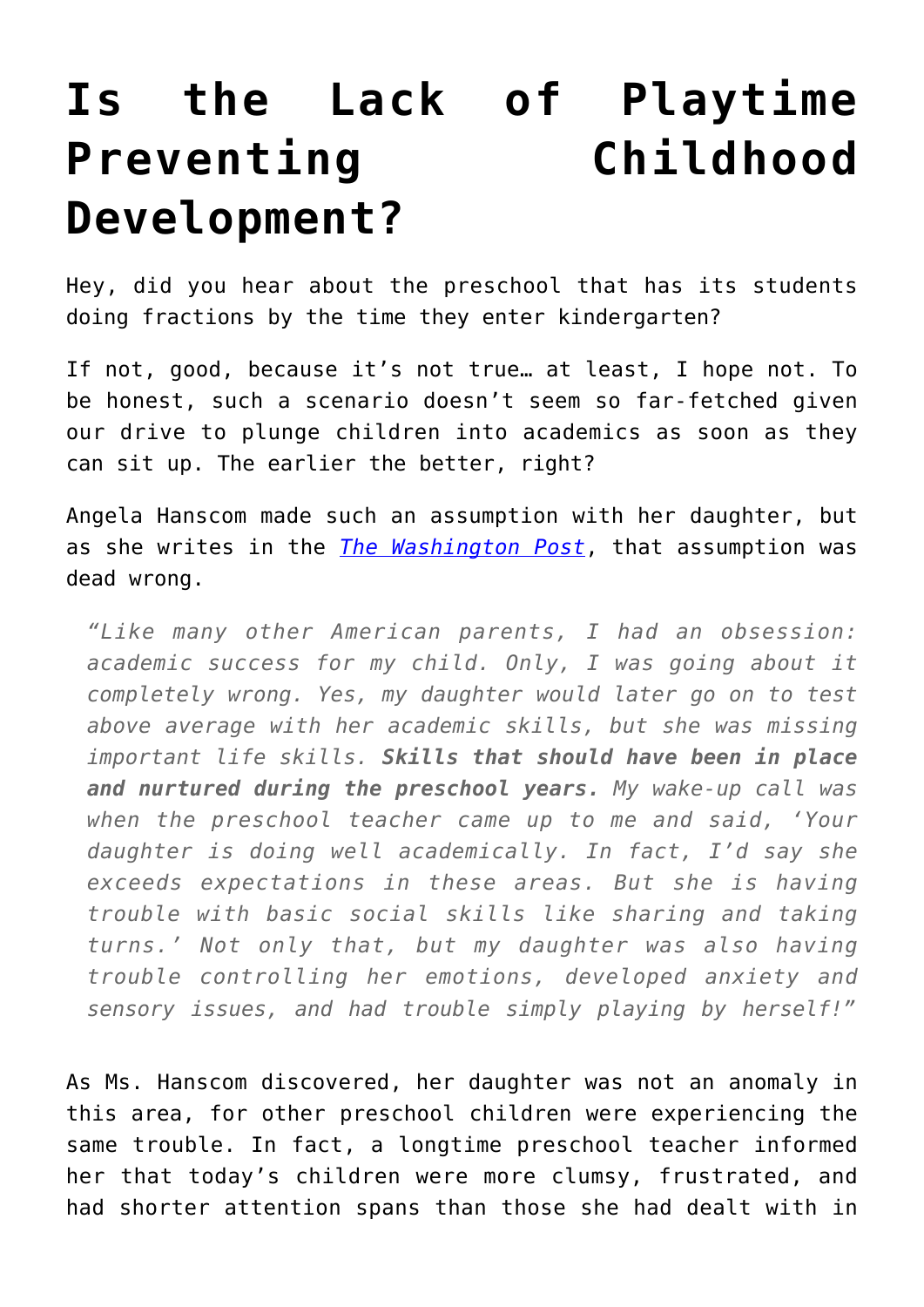earlier decades.

What's missing these days? The opportunity for "free play" opportunities – specifically outside. Angela writes,

*"In fact, it is before the age of 7 years — ages traditionally known as 'pre-academic' — when children desperately need to have a multitude of whole-body sensory experiences on a daily basis in order to develop strong bodies and minds. This is best done outside where the senses are fully ignited and young bodies are challenged by the uneven and unpredictable, ever-changing terrain."*

Perhaps this is why the ancient Greeks held off on formal schooling until age 7, or why [compulsory school laws](https://www.revisor.leg.state.mn.us/statutes/?id=120A.22) – written long ago, but still on the books – don't require students to go until that age. Those who implemented these policies recognized that many children are not mentally, physically, or emotionally ready to jump into academic learning at earlier ages. Instead, giving them a few more years to mature, grow, and play on their own enables them to take off and excel.

But do today's adults follow the wisdom of the past? Not necessarily. As Angela notes, today's adults "try and fix the problem that could have been prevented in the first place."

*"When children reach elementary school, we practice special breathing techniques, coping skills, run social skill groups, and utilize special exercises in an attempt to 'teach' children how to be still and to improve focus.*

*…*

*If children were given ample opportunities to play outdoors every day with peers, there would be no need for specialized exercises or meditation techniques for the youngest of our society. They would simply develop these skills through play. That's it. Something that doesn't need to cost a lot of money*